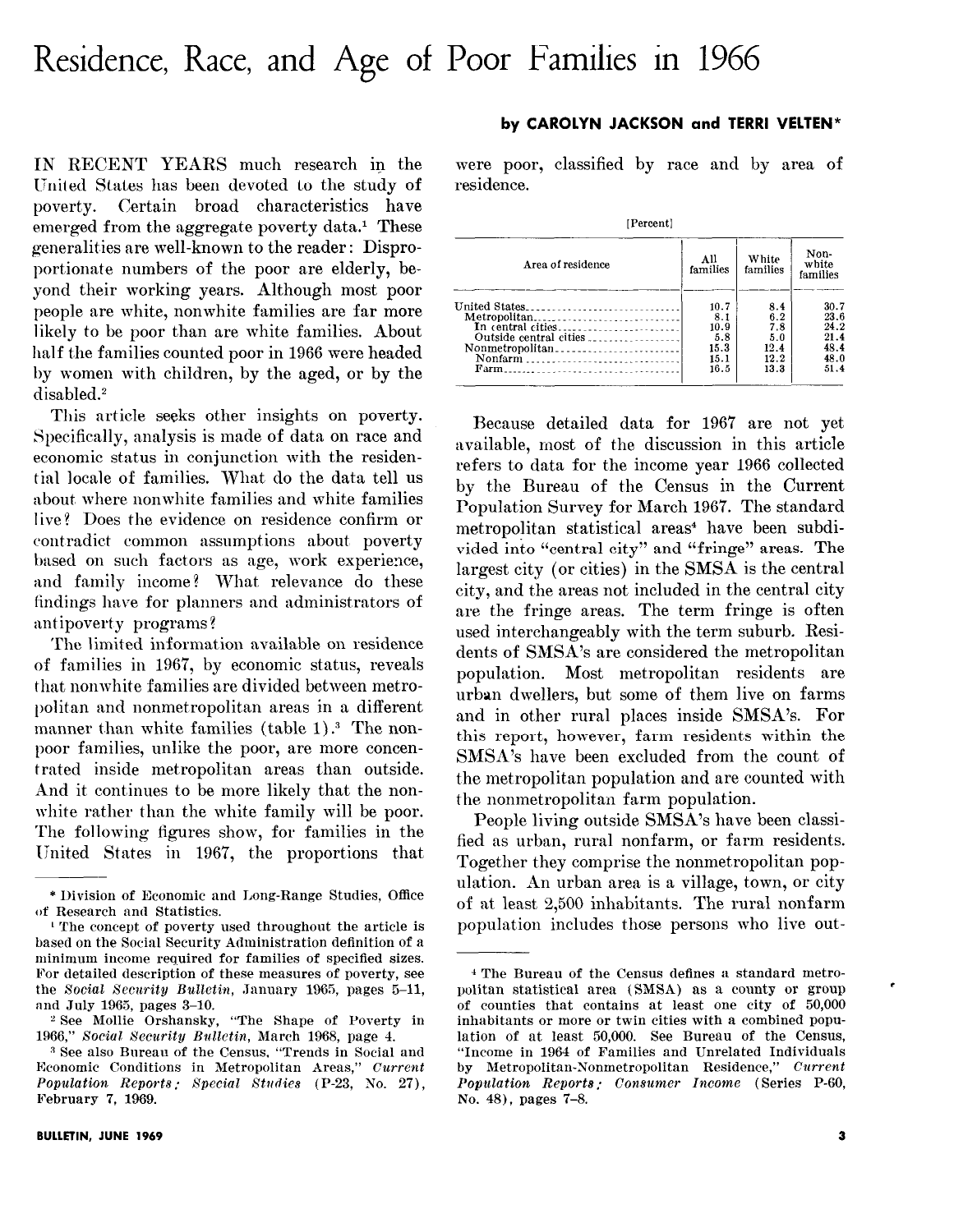|                                     | All families                                            |                                                  |                                                         | White families                                          |                                              |                                                         | Nonwhite families                              |                                             |                                             |
|-------------------------------------|---------------------------------------------------------|--------------------------------------------------|---------------------------------------------------------|---------------------------------------------------------|----------------------------------------------|---------------------------------------------------------|------------------------------------------------|---------------------------------------------|---------------------------------------------|
| Residence                           | Total                                                   | Poor                                             | <b>Nonpoor</b>                                          | Total                                                   | Poor                                         | Nonpoor                                                 | Total                                          | Poor                                        | Nonpoor                                     |
|                                     |                                                         |                                                  |                                                         |                                                         | Number (in thousands)                        |                                                         |                                                |                                             |                                             |
|                                     | 49,834                                                  | 5,309                                            | 44,525                                                  | 44,814                                                  | 3,766                                        | 41,048                                                  | 5,020                                          | 1,543                                       | 3,477                                       |
|                                     | 32,226<br>14.629<br>17,597<br>17,608<br>15.165<br>2,443 | 2,609<br>1,597<br>1,013<br>2,701<br>2,297<br>404 | 29,617<br>13.032<br>16,584<br>14.907<br>12.868<br>2,039 | 28,646<br>11.844<br>16.802<br>16,168<br>13.933<br>2,235 | 1.763<br>920<br>843<br>2,003<br>1.706<br>297 | 26.884<br>10.924<br>15,959<br>14,165<br>12,227<br>1.938 | 3.579<br>2,784<br>796<br>1,440<br>1,232<br>208 | 845<br>675<br>170<br>698<br>591<br>107      | 2,734<br>2,109<br>626<br>742<br>641<br>101  |
|                                     | Percentage distribution                                 |                                                  |                                                         |                                                         |                                              |                                                         |                                                |                                             |                                             |
|                                     | 100.0                                                   | 100.0                                            | 100.0                                                   | 100.0                                                   | 100.0                                        | 100.0                                                   | 100.0                                          | 100.0                                       | 100.0                                       |
| Metropolitan.<br>In central cities. | 64.7<br>29.4<br>35.3<br>35.3<br>30.4<br>4.9             | 49.1<br>30.1<br>19.1<br>50.9<br>43.3<br>7.6      | 66.5<br>29.3<br>37.2<br>33.5<br>28.9<br>4.6             | 63.9<br>26.4<br>37.5<br>36.1<br>31.1<br>5.0             | 46.8<br>24.4<br>22.4<br>53.2<br>45.3<br>7.9  | 65.5<br>26.6<br>38.9<br>34.5<br>29.8<br>4.7             | 71.3<br>55.5<br>15.9<br>28.7<br>24.5<br>4.1    | 54.8<br>43.7<br>11.0<br>45.2<br>38.3<br>6.9 | 78.6<br>60.7<br>18.0<br>21.3<br>18.4<br>2.9 |

TABLE 1.—Number and percentage distribution of families by income below and above the SSA poverty level, race, and residence in 1967

Source: Derived from special tabulations of the Current Population Survey, March 1968, prepared by the Bureau of the Census.

side SMSA's, are not in urban areas, and do not maintain farm residence. Farm residence is determined by the land area on which farm products are produced for sale and by the yearly income from these sales.

For the purpose of this discussion, rural nonfarm and farm data have been combined to form a rural category where the farm population is too small to constitute a meaningful unit. With Negroes constituting more than 90 percent of the nonwhite poor and at least 80 percent of the nonwhite population above the poverty level in 1967. the terms Negro and nonwhite are used interchangeably here.

# **INCIDENCE OF POVERTY**

## **Age of Family Head**

The age of the family head is an important factor in any analysis concerned with the poor and in policy decisions determining antipoverty strategies. If the head of a poor housheold is young, educable, and with many remaining years of earnings potential, solutions to the family's poverty will be different than if the "head of the house" is a senior citizen whose income is limited by retirement from the labor force or derives in whole or in part from public income-maintenance programs.

In 1966 approximately 12 percent of all families in the United States were poor. Among families headed by a person aged 65 or older, the percentage poor was double that for younger families. This disparity was more pronounced among white families than among nonwhite families and larger in rural areas than in central cities (table 2). The greater incidence of poverty among the aged was most marked in the suburbs, reflecting the large proportion of white families living there.

# Race

Differences between white families and nonwhite families in poverty rates were more pronounced for those under age 65 than for the older groups.<sup>5</sup> In the United States as a whole, only 8 percent of the white families headed by a person under age 65, compared with 33 percent of the nonwhite families, were poor. Where the family head was aged 65 or older, 20 percent of the white families and 47 percent of the nonwhite families were poor. The reliance on retirement income by families past their working years undoubtedly reduces-but does not eliminate-the economic advantage of the white over the nonwhite.

Racial differences were sharpest among the younger families living outside SMSA's, particu-

<sup>&</sup>lt;sup>5</sup> See Mollie Orshansky, "The Aged Negro and His Income," Social Security Bulletin, February 1964.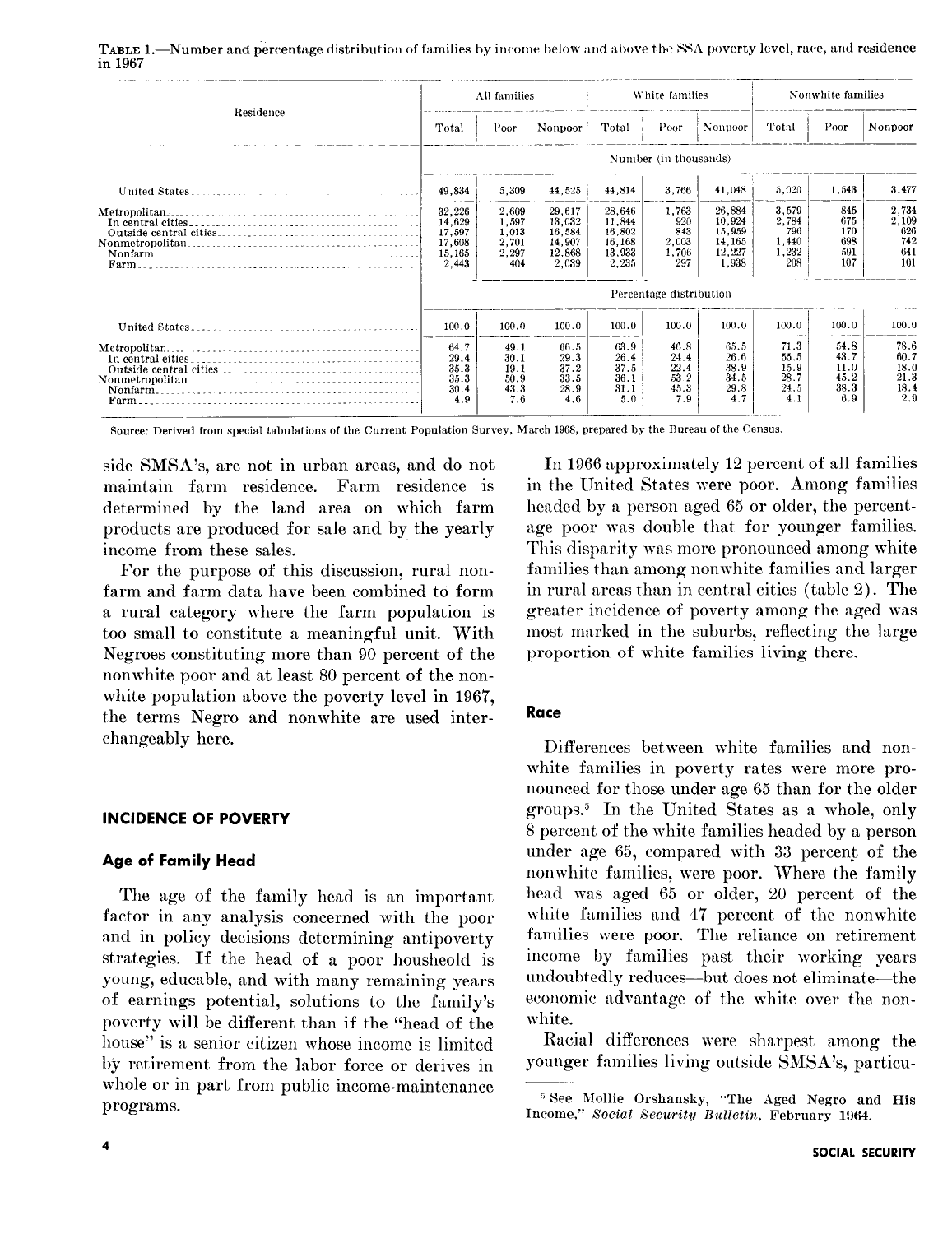larly in urban areas, where the poverty rate for nonwhite families was six times greater than that for white families.

## Residence

In considering the prevalence of poverty in relation to residence, it should be pointed out that, though money income tends to be lower in small towns and rural areas, the Social Security Administration poverty index assumes the same minimum cash requirement except on farms. If the poverty index were adapted to reflect greater cost-of-living differences between large and small places, some nonmetropolitan residents might no longer be classed as poor.

On the other hand, the income of some poor families is so low that a modest reduction in the poverty standard would not lift them into the nonpoor classification, and there is very little information about, the geographic differences in costs at, a level of living as low as that presumed by the poverty index.

In any case, under the existing definitions, poverty rates reflect the combination of demographic factors such as age and race in the different areas. In table 2, for example, the poverty rate for all families does not show a sharp urbanrural contrast. A contrast is presented in the detail on race and age, however.

# RESIDENTIAL PATTERNS AMONG THE POOR AND THE NONPOOR

The primary concern throughout this analysis is with three broad age groups of family heads: aged  $22-54$ , aged  $55-64$ , and aged  $65$  and over. The fact that residence patterns differ markedly among families with the head in these age groups can materially affect, the utility of specific antipoverty measures.

## Patterns Among the Poor

Residential patterns among poor white families did not vary greatly in 1966 with age of the head (table 3). Approximately 50 percent of all such families lived inside metropolitan areas, equally divided between central cities and suburbs. The proportion living outside nonmetropolitan areas was about the same for each age group. The principal distinction in the general pattern for these families was that for families headed by a person aged 55-64 the proportion living in rural

(:IIART l.-Xnmber and percentage distribution of poor families, by area of residence, 1906



BULLETIN, JUNE 1969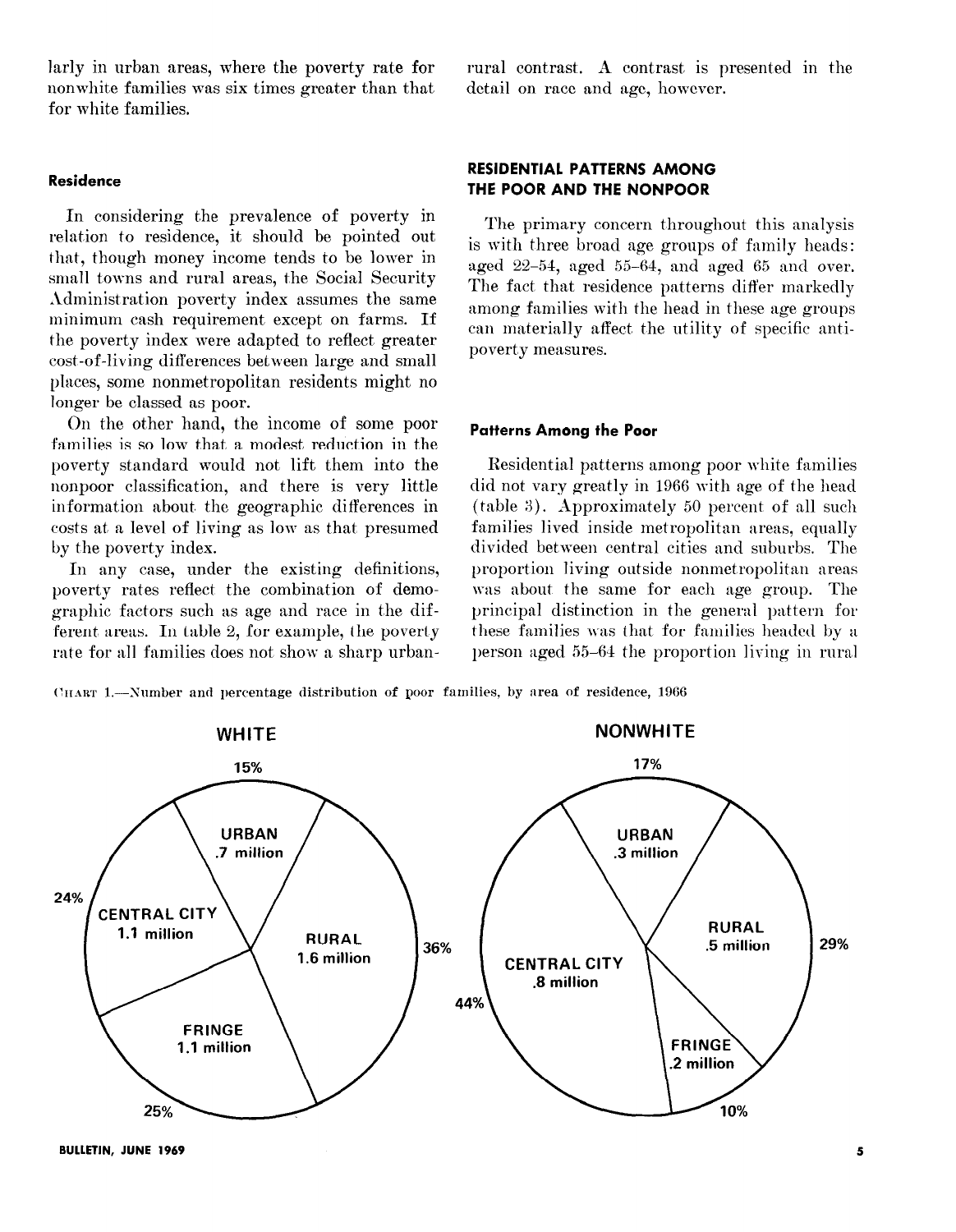TABLE 2.—Number and percent of families below SSA poverty level in 1966 by race and age of head and area of residence

| Characteristic<br><u> 1980 - John Harry Harry Harry Harry Harry Harry Harry Harry Harry Harry Harry Harry Harry Harry Harry Harry Harry Harry Harry Harry Harry Harry Harry Harry Harry Harry Harry Harry Harry Harry Harry Harry Harry Harry Harr</u> | All families            |                         |                      | White families          |                      |                      | Nonwhite families  |                    |                     |
|--------------------------------------------------------------------------------------------------------------------------------------------------------------------------------------------------------------------------------------------------------|-------------------------|-------------------------|----------------------|-------------------------|----------------------|----------------------|--------------------|--------------------|---------------------|
|                                                                                                                                                                                                                                                        | Total.<br>all ages      | Under<br>age 65         | Aged 65<br>and over  | Total.<br>all ages      | Under<br>age 65      | Aged 65<br>and over  | Total.<br>all ages | Under<br>age 65    | Aged 65<br>and over |
|                                                                                                                                                                                                                                                        | 48.923                  | 41.995                  | 6,923                | 44,017                  | 37,646               | 6.371                | 4,906              | 4,348              | 557                 |
| Poor:                                                                                                                                                                                                                                                  | 6,086<br>12.4           | 4,548<br>10.8           | 1.538<br>22.2        | 4,375<br>9.9            | 3,098<br>8.2         | 1.277<br>20.0        | 1,711<br>34.9      | 1,450<br>33.3      | 261<br>46.8         |
| Inside SMSA.<br>Poor:                                                                                                                                                                                                                                  | 31.680<br>14,699        | 27.633<br>12,493        | 4.047<br>2,206       | 28,210<br>11,944        | 24.470<br>9,939      | 3,740<br>1.955       | 3,470<br>2,755     | 3,163<br>2,505     | 307<br>250          |
|                                                                                                                                                                                                                                                        | 1.819<br>12.3<br>16,981 | 1.431<br>11.5<br>15,140 | 388<br>17.6<br>1.841 | 1.066<br>8.9<br>16,266  | 765<br>7.7<br>14,482 | 301<br>15.4<br>1,784 | 753<br>27.3<br>715 | 666<br>26.6<br>658 | 87<br>34.8<br>57    |
| Poor:                                                                                                                                                                                                                                                  | 1,249<br>7,4            | 912<br>6.0              | 337<br>18.3          | 1,080<br>6.6            | 768<br>5.3           | 312<br>17.5          | 169<br>23.6        | 144<br>21.9        | 25<br>$^{(1)}$      |
|                                                                                                                                                                                                                                                        | 17 243<br>6,507         | 14.364<br>5.440         | 2,880<br>1.067       | 15.807<br>5.961         | 13.175<br>4,980      | 2,632<br>981         | 1,437<br>545       | 1.187<br>459       | 250<br>86           |
| Poor:                                                                                                                                                                                                                                                  | 951<br>14.6<br>10,737   | 706<br>13.0<br>8,924    | 245<br>23.0<br>1.813 | $-644$<br>11.1<br>9,845 | 462<br>9.3<br>8,194  | 202<br>20.6<br>1,651 | 286<br>52.5<br>891 | 243<br>52.9<br>728 | 43<br>(1)<br>163    |
| Poor:                                                                                                                                                                                                                                                  | 2,068<br>19.3           | 1.500<br>16.8           | 568<br>31.3          | 1.566<br>15.9           | 1,105<br>13.5        | 461<br>27.9          | 502<br>56.3        | 395<br>54.3        | 107<br>65.6         |

[Number of families in thousands]

<sup>1</sup> Not shown for base less than 100,000.

Source: Derived from special tabulations of the Current Population Survey,

areas was much greater than it was for families older or younger.

Poor nonwhite families displayed a sharply contrasting pattern. Close to 60 percent of the younger Negro families lived inside metropolitan areas, mostly in central cities. But where the nonwhite family head was over age 54, 60 percent of them lived outside metropolitan areas and the majority were rural dwellers.

The most striking feature about the residential location of poor Negro families-young and oldwas that only 10 percent lived in the suburbs.

## **Patterns Among the Nonpoor**

Other insights into the nature of poverty may be gained by looking beyond the poor to the other side of the poverty line. Families above the poverty line display many differences, both from one another and from the poor.

Among these nonpoor families, white families were spread in a completely different manner from the nonwhite. Two-thirds of the white families lived within the metropolitan areas, with a majority in the suburbs; only 20 percent were in rural areas-5 percent on farms. Within metropolitan areas, white families with a head under age 55 were more likely to be in suburbs than March 1967, prepared by the Bureau of the Census for the Social Security<br>Administration and the Office of Economic Opportunity.

older families were, particularly if the head was aged 65 or over. Moreover, a higher than average percentage of the family heads aged 55 or older were farmers.

Contrast this pattern of residential location to that for the nonwhite above the poverty level. Eighty percent of these families were inside SMSA's, predominantly in central cities. Only 2 percent were on farms. Among the younger, nonpoor Negro families—those with a head aged 22-54-barely 10 percent lived in rural areas, farm or nonfarm. But almost 20 percent of the older Negro family heads were rural residents.

Another aspect of residential dispersion of these young, better-off nonwhite families was the relatively small number in towns outside SMSA's, a fact that probably reflects lack of job opportunities or suitable housing and little or no personal or family experience with such communities.

# **Comparison of Patterns for Poor and Nonpoor Families**

About 63 percent of the nonwhite families above poverty lived in central cities, and just 18 percent were in suburbs. By contrast, among the white nonpoor 27 percent lived in central cities and 38 percent resided in the suburbs.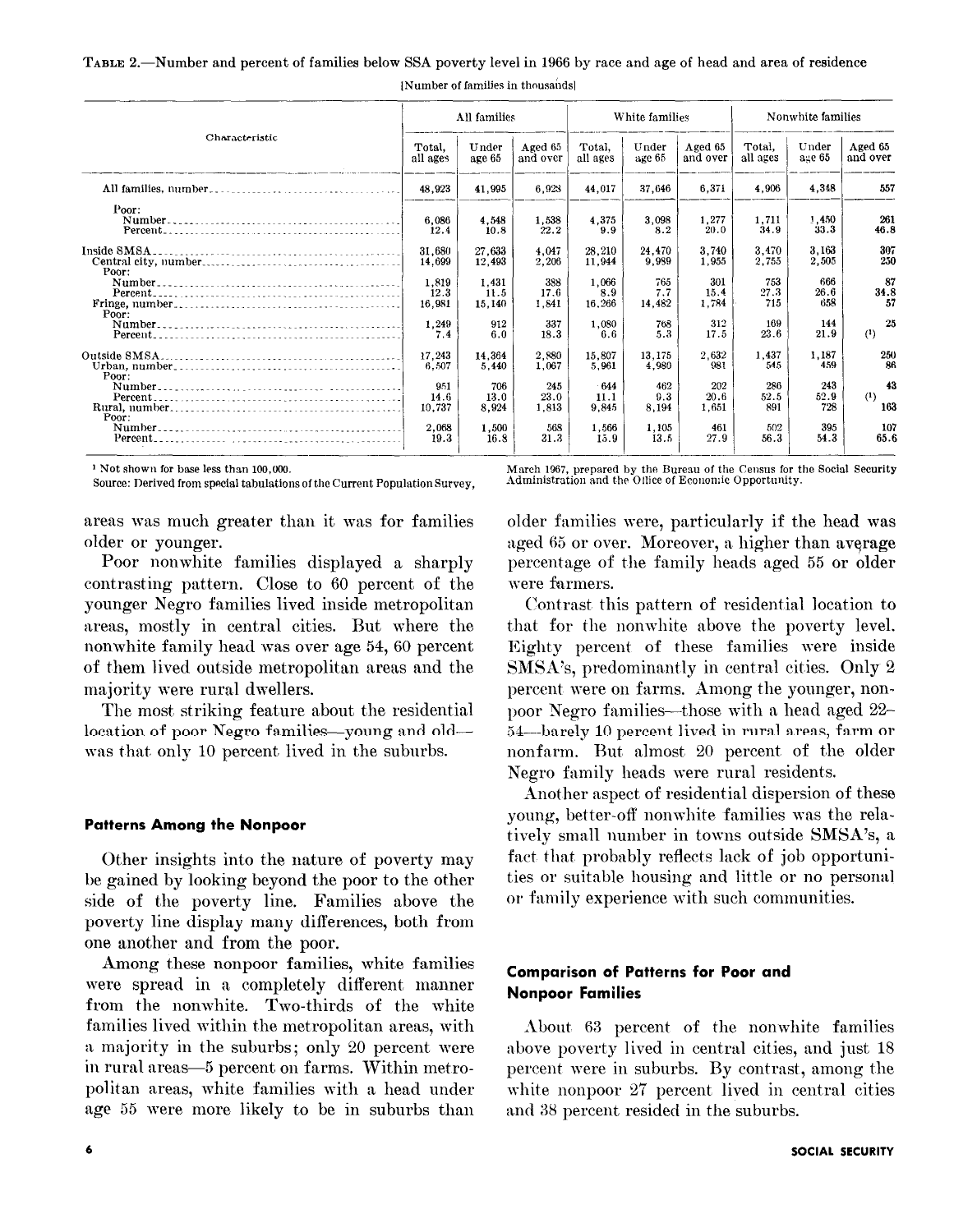| TABLE 3.—Distribution of families by area of residence, race and age of head, and economic status in 1966 |
|-----------------------------------------------------------------------------------------------------------|
|-----------------------------------------------------------------------------------------------------------|

|                      |                                    |                              |                              |                              |                              | Percentage distribution      |                              |                              |                           |
|----------------------|------------------------------------|------------------------------|------------------------------|------------------------------|------------------------------|------------------------------|------------------------------|------------------------------|---------------------------|
|                      | Number<br>of                       | Inside SMSA                  |                              |                              | Outside SMSA                 |                              |                              |                              |                           |
| Race and age of head | families<br>(in thou-<br>sands)    |                              | Central                      |                              |                              |                              | Rural                        |                              |                           |
|                      |                                    | Total                        | city                         | Fringe                       | Total                        | Urban                        | Total                        | Nonfarm                      | Farm                      |
|                      | Poor                               |                              |                              |                              |                              |                              |                              |                              |                           |
| $55 - 64$            | 4,375<br>2,371<br>558<br>1,277     | 49.1<br>50.7<br>42.0<br>48.0 | 24.4<br>24.8<br>23.7<br>23.6 | 24.7<br>25.9<br>18.3<br>24.4 | 51.0<br>49.3<br>58.0<br>51.9 | 15.2<br>15.6<br>10.9<br>15.8 | 35.8<br>33.7<br>47.1<br>36.1 | 27.8<br>25.6<br>33.5<br>30.2 | 8.0<br>8.1<br>13.6<br>5.9 |
| $65$ and over        | 1.711<br>1,151<br>243<br>261       | 53.9<br>58.6<br>37.9<br>42.5 | 44.0<br>48.5<br>29.2<br>33.3 | 9.9<br>10.1<br>8.2<br>9.6    | 46.0<br>41.3<br>62.2<br>57.5 | 16.7<br>16.5<br>20.6<br>16.5 | 29.3<br>24.8<br>41.6<br>41.0 | 21.3<br>18.3<br>27.2<br>31.4 | 8.1<br>6.5<br>14.4<br>9.6 |
|                      |                                    |                              |                              |                              | Nonpoor                      |                              |                              |                              |                           |
| $55 - 64$            | 39.641<br>27.586<br>6.393<br>5,094 | 65.7<br>66.9<br>64.7<br>61.4 | 27.4<br>25.6<br>31.1<br>32.5 | 38.3<br>41.3<br>33.6<br>28.9 | 34.3<br>33.1<br>35.3<br>38.7 | 13.4<br>12.8<br>13.7<br>15.3 | 20.9<br>20.3<br>21.6<br>23.4 | 15.5<br>15.9<br>13.9<br>15.2 | 5.4<br>4.4<br>7.7<br>8.2  |
|                      | 3.195<br>2,336<br>497<br>296       | 79.8<br>82.4<br>74.2<br>66.2 | 62.7<br>64.5<br>56.9<br>55.4 | 17.1<br>17.9<br>17.3<br>10.8 | 20.3<br>17.6<br>25.8<br>33.8 | 3.1<br>7.2<br>8.5<br>11.9    | 12.2<br>10.4<br>17.3<br>18.9 | 10.1<br>8.9<br>14.9<br>12.8  | 2.1<br>1.6<br>2.4<br>6.1  |

 $<sup>1</sup>$  Includes families with a head under age 22, not shown separately.</sup>

Among nonpoor families with an aged head there was more similarity in area of residence. For white and nonwhite aged families the proportions inside metropolitan areas were 61 percent and 66 percent, respectively.

CHART 2.—Percent of families poor and nonpoor in 1966, by race and area of residence



Source: See table 2.

In general, outside metropolitan areas poor families, regardless of race, tended to have a common pattern of residence (table 3). That is, nonmetropolitan poor families who were white were distributed in cities, small towns, and farms in a pattern more like that for poor Negro families of the same age than that for white families above the poverty line. The relationship between economic status and residence was also strong among nonwhite families: For corresponding groups of Negro families, the residential pattern for the nonpoor differed from that for the poor. The basic diflerence between families above and below the poverty line was that a much larger proportion of those above the line-particularly among the nonwhite-lived inside metropolitan areas and a much smaller proportion were rural residents.

## COMPARISON OF AREAS BY AGE OF FAMILY HEAD

In 1966 little over two-thirds of all family heads were aged 22-54 (table 4). The locale with the greatest proportion of these younger families was the suburbs, and the farming area had the largest share of families with an aged head.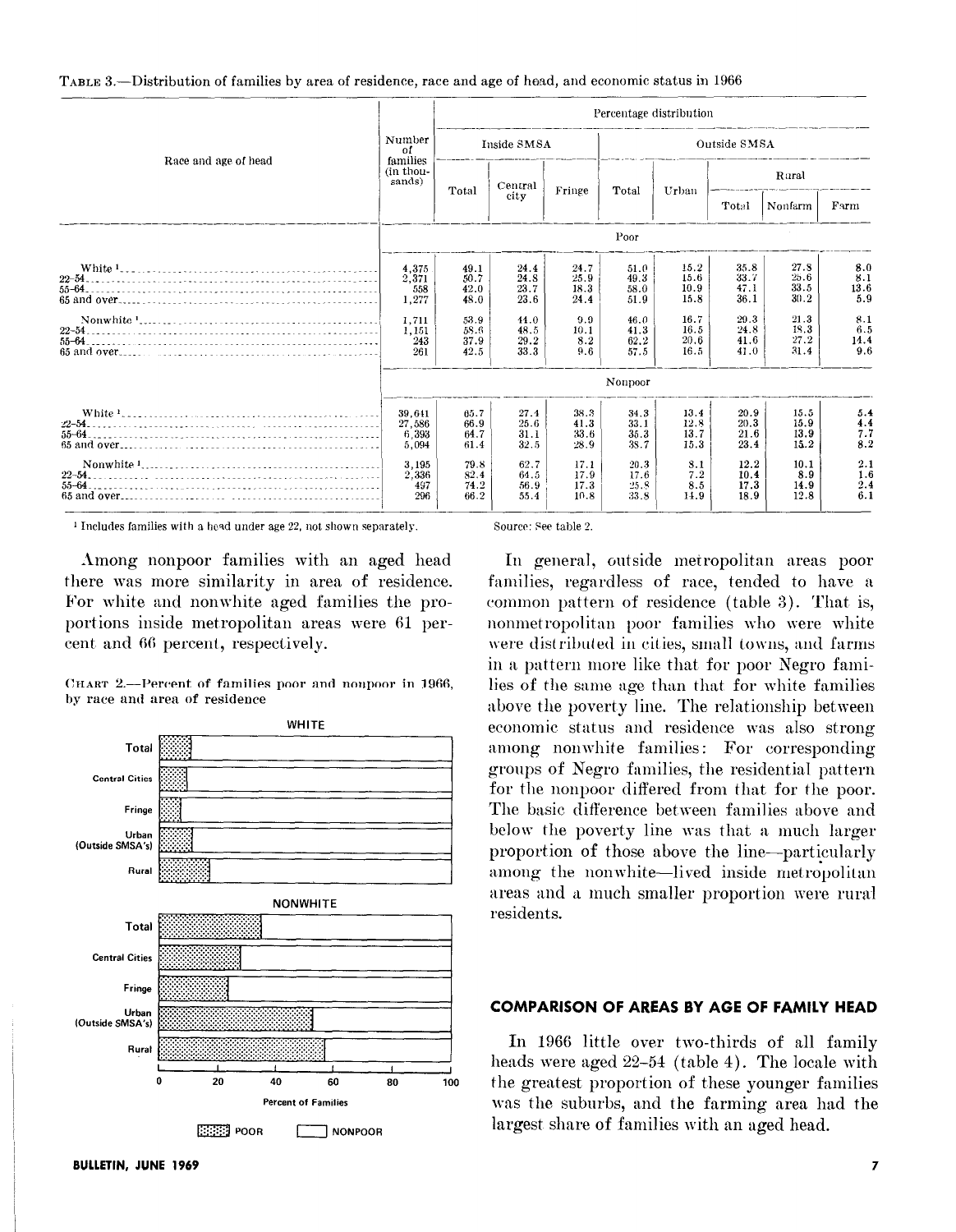|                                                                                       | Number of families (in thousands)  |                                   |                                    |                                  |                                  | Percentage distribution                                |                               |                               |                               |                               |                               |                                            |
|---------------------------------------------------------------------------------------|------------------------------------|-----------------------------------|------------------------------------|----------------------------------|----------------------------------|--------------------------------------------------------|-------------------------------|-------------------------------|-------------------------------|-------------------------------|-------------------------------|--------------------------------------------|
|                                                                                       |                                    | Inside SMSA                       |                                    | Outside SMSA                     |                                  |                                                        | Inside SMSA                   |                               |                               | Outside SMSA                  |                               |                                            |
| Race and age of head                                                                  | All<br>families                    | Central                           |                                    |                                  | Rural                            |                                                        | All<br>families               | Central                       |                               |                               | Rural                         |                                            |
|                                                                                       |                                    | eity                              | Fringe                             | Urban<br>city<br>Farm<br>Nonfarm | Fringe                           | Urban                                                  | Nonfarm                       | Farm                          |                               |                               |                               |                                            |
|                                                                                       |                                    |                                   |                                    |                                  |                                  | All families                                           |                               |                               |                               |                               |                               |                                            |
| All families                                                                          | 48.923                             | 14,699                            | 16,981                             | 6,507                            | 8.040                            | 2,697                                                  | 100.0                         | 100.0                         | 100.0                         | 100.0                         | 100.0                         | 100.0                                      |
| 65 and over                                                                           | 33,444<br>7,690<br>6,928           | 9,712<br>2,477<br>2,206           | 12,534<br>$\frac{2,358}{1,841}$    | 4,269<br>1,028<br>1,067          | 5,398<br>1.215<br>1,280          | 1,530<br>615<br>533                                    | 68.4<br>15.7<br>14.2          | 66.1<br>16.9<br>15.0          | 73.8<br>13.9<br>10.8          | 65.6<br>15.8<br>16.4          | 67.1<br>15.1<br>15.9          | 56.7<br>22.8<br>19.8                       |
| White <sup>1</sup> ------------------<br>$22 - 54$<br>65 and over                     | 44,016<br>29.957<br>6,951<br>6,371 | 11,945<br>7,649<br>2,122<br>1,955 | 16.266<br>12,000<br>2,249<br>1,784 | 5,961<br>3,911<br>936<br>980     | 7,354<br>4 980<br>1,074<br>1,160 | 2,491<br>1,417<br>568<br>491                           | 100.0<br>68.1<br>15.8<br>14.5 | 100.0<br>64.0<br>17.8<br>16.4 | 100.0<br>73.8<br>13.8<br>11.0 | 100.0<br>65.6<br>15.7<br>16.4 | 100.0<br>67.7<br>14.6<br>15.8 | 100.0<br>56.9<br>22.8<br>19.7              |
| Nonwhite 1<br>$55 - 64$<br>65 and over                                                | 4.906<br>3,487<br>740<br>557       | 2,755<br>2,064<br>354<br>251      | 714<br>535<br>106<br>57            | 545<br>358<br>92<br>87           | 686<br>418<br>140<br>120         | 205<br>112<br>47<br>43                                 | 100.0<br>71.1<br>15.1<br>11.4 | 100.0<br>74.9<br>12.8<br>9.1  | 100.0<br>74.9<br>14.8<br>8.0  | 100.0<br>65.7<br>16.9<br>16.0 | 100.0<br>60.9<br>20.4<br>17.5 | 100.0<br>54.6<br>22.9<br>21.0              |
|                                                                                       |                                    |                                   |                                    |                                  |                                  | Poor                                                   |                               |                               |                               |                               |                               |                                            |
| All families                                                                          | 6,086                              | 1,819                             | 1,249                              | 951                              | 1,580                            | 488                                                    | 100.0                         | 100.0                         | 100.0                         | 100.0                         | 100.0                         | 100.0                                      |
| $65$ and over                                                                         | 3,522<br>801<br>1,538              | 1,145<br>203<br>388               | 731<br>122<br>337                  | 562<br>111<br>245                | 817<br>253<br>468                | 268<br>111<br>100                                      | 57.9<br>13.2<br>25.3          | 62.9<br>11.2<br>21.3          | 58.5<br>9.8<br>27.0           | 59.1<br>11.7<br>25.8          | 51.7<br>16.0<br>29.6          | 54.9<br>22.7<br>20.5                       |
| White <sup>1</sup> ------------------<br>65 and over                                  | 4,375<br>2,371<br>558<br>1,277     | 1,066<br>587<br>132<br>301        | 1,080<br>615<br>102<br>312         | 664<br>371<br>61<br>202          | 1,216<br>606<br>187<br>386       | 350<br>192<br>76<br>75                                 | 100.0<br>54.2<br>12.8<br>29.2 | 100.0<br>55.1<br>12.4<br>28.2 | 100.0<br>56.9<br>9.4<br>28.9  | 100.0<br>55.9<br>9.2<br>30.4  | 100.0<br>49.8<br>15.4<br>31.7 | 100.0<br>54.9<br>21.7<br>21.4              |
| Nonwhite $22-54$<br>65 and over                                                       | 1.711<br>1.151<br>243<br>261       | 753<br>558<br>71<br>87            | 169<br>116<br>$^{(2)}$<br>(2)      | 286<br>190<br>50<br>(2)          | 364<br>211<br>66<br>82           | 138<br>75<br>$^{\left( 2\right) }$<br>$^{(2)}$         | 100.0<br>67.3<br>14.2<br>15.3 | 100.0<br>74.1<br>9.4<br>11.6  | 100.0<br>68.6<br>11.8<br>14.8 | 100.0<br>66.4<br>17.5<br>15.0 | 100.0<br>58.0<br>18.1<br>22.5 | 100.0<br>54.3<br>25.4<br>18.1              |
|                                                                                       |                                    |                                   |                                    |                                  |                                  |                                                        | Nonpoor                       |                               |                               |                               |                               |                                            |
| All families                                                                          | 42,836                             | 12,881                            | 15,732                             | 5,556                            | 6,460                            | 2,208                                                  | 100.0                         | 100.0                         | 100.0                         | 100.0                         | 100.0                         | 100.0                                      |
| 65 and over                                                                           | 29,922<br>6,890<br>5,390           | 8,567<br>2,274<br>1,818           | 11,803<br>2,233<br>1,504           | 3,709<br>916<br>822              | 4,581<br>962<br>812              | 1,263<br>504<br>433                                    | 69.9<br>16.1<br>12.6          | 66.5<br>17.7<br>14.1          | 75.0<br>14.2<br>9.6           | 66.8<br>16.5<br>14.8          | 70.9<br>14.9<br>12.6          | 57.2<br>22.8<br>19.6                       |
| 65 and over                                                                           | 39.641<br>27,586<br>6,393<br>5,094 | 10.879<br>7,062<br>1,990<br>1,654 | 15.186<br>11,385<br>2,147<br>1,472 | 5,297<br>3,540<br>875<br>778     | 6,138<br>4,374<br>887<br>774     | 2,141<br>1,225<br>492<br>416                           | 100.0<br>69.6<br>16.1<br>12.9 | 100.0<br>64.9<br>18.3<br>15.2 | 100.0<br>75.0<br>14.1<br>9.7  | 100.0<br>66.8<br>16.5<br>14.7 | 100.0<br>71.3<br>14.5<br>12.6 | 100.0<br>57.2<br>23.0<br>19.4              |
| Nonwhite '<br>22-54 <sub>-----------------------</sub> --<br>$55 - 64$<br>65 and over | 3.195<br>2,336<br>497<br>296       | 2.002<br>1,506<br>283<br>164      | 545<br>419<br>86<br>(2)            | 259<br>168<br>$\binom{2}{2}$     | 322<br>207<br>74<br>(2)          | 67<br>$\begin{pmatrix} 2 \\ 2 \\ 2 \\ 2 \end{pmatrix}$ | 100.0<br>73.1<br>15.6<br>9.3  | 100.0<br>75.2<br>14.1<br>8.2  | 100.0<br>76.9<br>15.8<br>5.9  | 100.0<br>64.9<br>16.2<br>17.0 | 100.0<br>64 3<br>23.0<br>11.8 | $(3)$<br>$\widetilde{r}$<br>$\mathfrak{a}$ |

#### TABLE 4.—Distribution of families by race and age of head, area of residence, and economic status in 1966

 $^1$  Includes families with a head under age 22, not shown separately.  $^2$  Not shown for less than 50,000.

## **Heads of Poor Families**

Inside SMSA's.--Of the 6 million poor families, half lived inside metropolitan areas. Central cities were the home of more than 1.8 million of these families-1.1 million of whom were white and 0.7 million nonwhite.

A closer look at the poor families within central cities shows that about 55 percent of the white families had a head aged 22-54 and 30 percent had an aged head. The Negro poor in central cities <sup>3</sup> Not shown for base less than 100,000.

Source: See table 2.

were younger than their white counterparts. Almost 75 percent of these Negro families were headed by a person aged 22-54, and barely 12 percent had a head aged 65 or older. The age of the head has direct bearing on family economic status because many old people no longer work regularly. Poor families that include potential earners, for example, may be able to escape from poverty as a result of industrial development within the central cities or their suburbs.

Outside SMSA's. -There were 3 million poor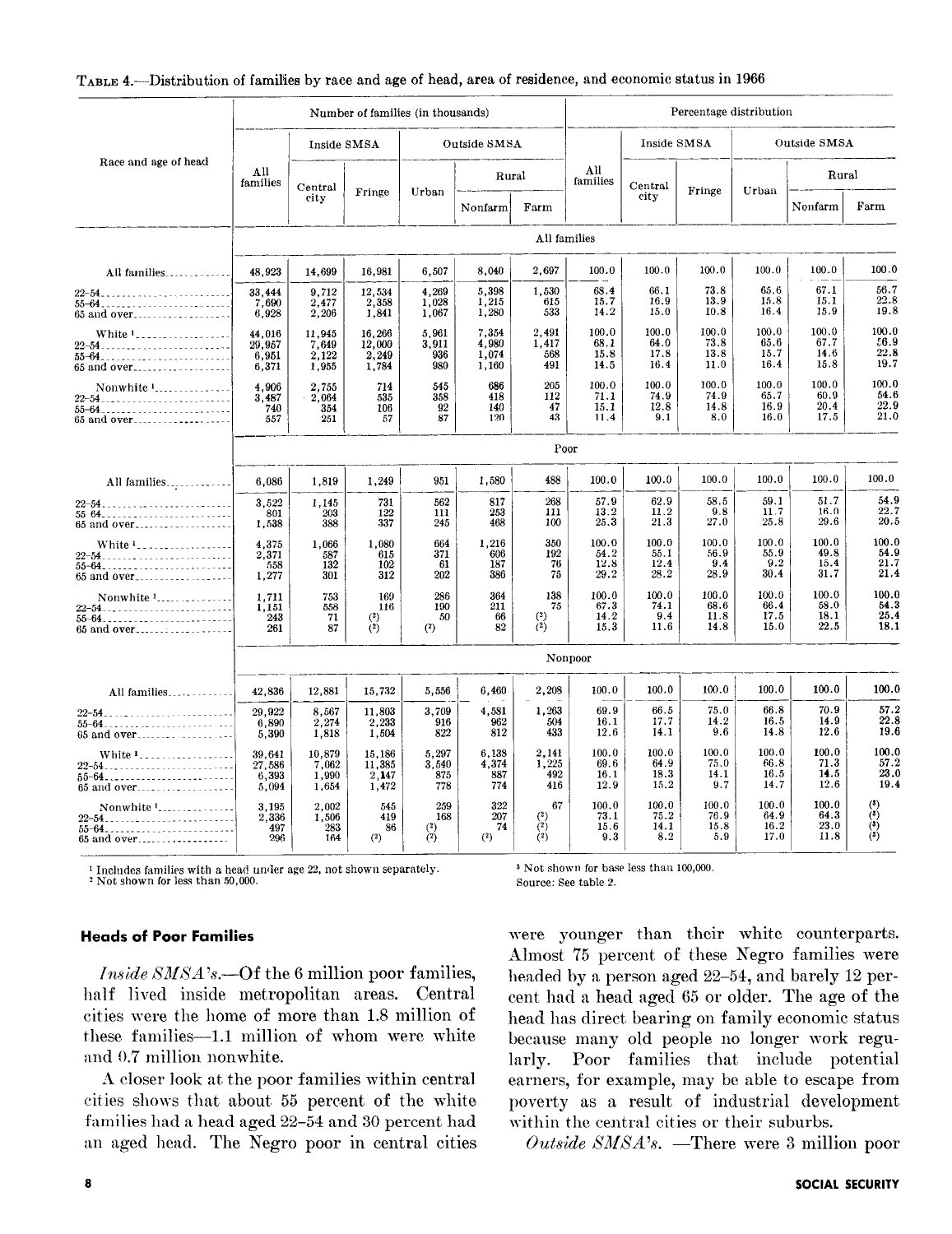families in areas outside SMSA's : 1 million living in urban places, more than  $1\frac{1}{2}$  million living in rural nonfarm areas, and almost one-half million on farms.

Rural nonfarm areas were the locale with the largest number of poor white families and the second largest number of poor Negro families. Half the white and 58 percent of the Negro families were headed by a person aged 22-54. Half a million poor families lived on farms-350,000 of them white, 140,000 nonwhite. And regardless of race, about, 45 percent of these farm families had a person aged 55 or older as its head.

Thus, when nonfarm and farm areas are considered as a whole the economic health of rural communities may require about as much emphasis on income support for the aged and "nearly aged" as it does on education or training of potentially fully employed family heads.

## WORK AS AN ESCAPE FROM POVERTY

It is often asserted that a sure avenue for rising above poverty is through income from employment. The data indicate, however, that for many this route is not at all certain.

#### Work Experience

Among younger families with a male head, most, of the men worked. The poor were no exception. In all residential areas at least 80 l)ercent, of the poor male family heads worked some time during the survey year (table 5). Inside SMSA's, 90 percent of the men heading white families worked and 95 percent of the nonwhite men.

Most of these men worked at least 40 weeks out of the year (table  $6$ ).<sup>6</sup> Of all families in poverty that were headed by an employed man aged 22-54, close to '70 percent of the white men and 75 percent, of the nonwhite men worked at least 40 weeks. Among these family heads, considerable racial difference is found in central cities, where about 60 percent of the white men and '75 percent of the nonwhite worked for 40 or more weeks.

TABLE S.-Percent of families with a male head aged 22-54 who worked in 1966, by economic status, race of head, and area of residence

| Area of residence                                   | Nonpoor              |                      | Poor                 |                          |  |
|-----------------------------------------------------|----------------------|----------------------|----------------------|--------------------------|--|
|                                                     | White                | Non-<br>white        | White                | Non-<br>white            |  |
| Total 1                                             | 96.4                 | 95.7                 | 86.7                 | 91.4                     |  |
| Inside SMSA<br><b>Fringe</b>                        | 96.5<br>97.1<br>96.0 | 96.3<br>97.4<br>92.5 | 82.5<br>85.4<br>80.1 | 88.1<br>89.7<br>(?)      |  |
| Outside SMSA <sup>1</sup><br>Urban<br>Rural nonfarm | 96.2<br>96.7<br>95.1 | 92.9<br>96.6<br>88.8 | 89.9<br>92.3<br>86.0 | 94.8<br>$(^{2})$<br>95.9 |  |

<sup>1</sup> Includes farm, not shown separately. <sup>2</sup> Not shown for base less than 100,000.

Source: See table 2.

The heads of nonpoor families had different work experience. About 90 percent of the Negro men and 95 percent of the white men who headed these families worked 40-52 weeks during the year. The disparity in the work experience of poor and nonpoor white family heads was greater than it was among corresponding groups of nonwhite families.

In each type of area a larger proportion of the younger men heading nonpoor families worked for 40-52 weeks than did poor family heads. Underemployment in terms of weeks worked was thus a serious handicap to the poor. It was more of a problem among white families than it was among the nonwhite.

One-third of the poor white men who had employment worked less than 40 weeks, but only about one-fourth of the poor nonwhite men had that little work. For many of the poor, the problem was low earnings coupled with a large family to support, as well as the inability to find work.

TABLE 6.—Percent of all working male family heads aged  $22-54$  who worked at least 40 weeks full time in 1966, by economic status, race of head, and area of residence

| Area of residence                                   | Nonpoor              |                       | Poor                 |                          |  |
|-----------------------------------------------------|----------------------|-----------------------|----------------------|--------------------------|--|
|                                                     | White                | Non-<br>white         | White                | Non-<br>white            |  |
| Total 1                                             | 93.9                 | 89.5                  | 68.0                 | 74.3                     |  |
| Inside SMSA<br>Central city                         | 93.9<br>93.0<br>94.5 | 89.1<br>90.2<br>85.2  | 63.2<br>61.6<br>64.6 | 73.4<br>76.2<br>$^{(2)}$ |  |
| Outside SMSA <sup>1</sup><br>Urban<br>Rural nonfarm | 93.9<br>94.3<br>93.5 | 91.5<br>9.1.8<br>91.4 | 71.4<br>65.6<br>69.5 | 75.1<br>$^{(2)}$<br>72.1 |  |

<sup>1</sup> Includes farm, not shown separately.

 $2$  Not shown for base less than 100,000.

Source: See table 1.

<sup>6</sup> In this report, a person working 40 weeks or more, at least 35 hours a week, is considered to be working full time.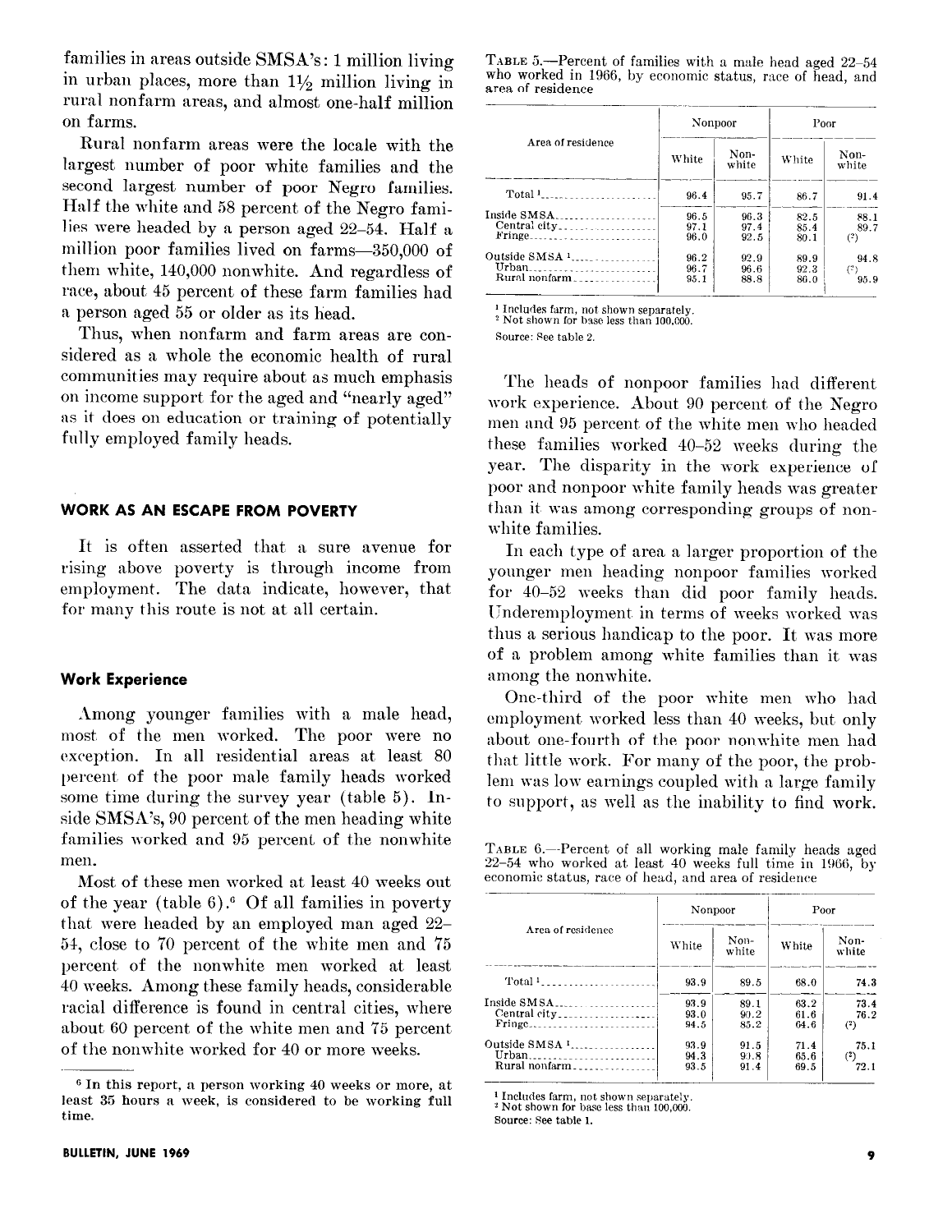## Earnings of Family Head

The earnings of young family heads who worked for 40 weeks or more differed with respect to area of residence and race (table 7). The earnings pattern of the poor also differed from that of the nonpoor in these respects. The earnings of the poor were highest in the central cities, lowest in the suburbs. Regardless of race, the nonpoor workers who lived in the suburbs earned the most; those living in rural nonfarm areas earned least.

Among families above the poverty level, white men "outearned" Negro men, no matter where they lived. The disparity was greater outside metropolitan areas. There, Negro men earned little better than 60 percent of what their white counterparts earned (table 8). Inside SMSA's the ratio was about '70 percent.

Both white and nonwhite men who headed nonpoor families in the suburbs earned about \$2,000 a year more than those whose families were in rural nonfarm areas, though the level of average earnings for the nonwhite was much lower. Thus the Negro male family head in the suburbs earned 45 percent, more than his counterpart in rural

TABLE 7.-Average earnings of head, average family income, and percent of income earned by a male head aged 22-54 who worked 40-52 weeks full time in 1966, by economic status, race of head, and nonfarm residence

|                                                                                                                   |                                                         | Nonpoor                                                | Poor                                                                |                                                            |  |  |  |  |
|-------------------------------------------------------------------------------------------------------------------|---------------------------------------------------------|--------------------------------------------------------|---------------------------------------------------------------------|------------------------------------------------------------|--|--|--|--|
| Area of residence                                                                                                 | White                                                   | Non-<br>white                                          | White                                                               | Non-<br>white                                              |  |  |  |  |
|                                                                                                                   |                                                         | Earnings of head                                       |                                                                     |                                                            |  |  |  |  |
| Inside SMSA<br>Central city<br>Fringe<br>Outside SMSA<br>Urban <sub>-----</sub> ----------------------<br>Nonfarm | \$8,829<br>8,327<br>9,128<br>7,299<br>7.590<br>7.062    | \$6,081<br>5,996<br>6.407<br>4 5 2 5<br>4.668<br>4 410 | \$2.188<br>2,451<br>1.962<br>2.394<br>$\frac{2}{2}$ , 440<br>2, 372 | \$2,699<br>2,782<br>$^{(1)}$<br>2.438<br>$^{(1)}$<br>2.441 |  |  |  |  |
|                                                                                                                   | Family income                                           |                                                        |                                                                     |                                                            |  |  |  |  |
| Inside SMSA<br>Central city<br>Urban<br>Nonfarm                                                                   | \$10,910<br>10.497<br>11.157<br>9,142<br>9.593<br>8.775 | \$8,407<br>8.361<br>8.582<br>6,767<br>6.868<br>6.685   | \$2,667<br>2.975<br>2.403<br>2,760<br>2,750<br>2.765                | \$3,150<br>3.207<br>$^{(1)}$<br>2.871<br>$^{(1)}$<br>2,863 |  |  |  |  |
|                                                                                                                   |                                                         | Percent of family income earned by head                |                                                                     |                                                            |  |  |  |  |
| Inside SMSA<br>Central city<br>Urban <sub>------</sub> ---------------------<br>Nonfarm                           | 80.9<br>79.3<br>81.8<br>79.8<br>79.1<br>89.5            | 72.3<br>71.7<br>74.7<br>66.9<br>68.0<br>66.0           | 82.0<br>82.4<br>81.6<br>86.7<br>88.7<br>85.8                        | 85.7<br>86.7<br>$^{(1)}$<br>84.9<br>$^{(1)}$<br>85.3       |  |  |  |  |

<sup>1</sup> Not shown for base less than 100,000.

Source: See table 2.

TABLE 8.-Relationship of earnings of head and income of family for nonpoor families with a male head aged 22-54 who worked 40-52 weeks full time in 1966, by race of head and area of residence

| Area of residence                                                        | <b>White</b>                           | Nonwhite                             | Nonwhite as<br>percent of<br>white |  |  |  |  |  |
|--------------------------------------------------------------------------|----------------------------------------|--------------------------------------|------------------------------------|--|--|--|--|--|
|                                                                          |                                        | Average earnings of head             |                                    |  |  |  |  |  |
| Inside SMSA:<br>Central city<br>Outside SMSA :<br>Urban<br>Rural nonfarm | \$8,327<br>9.128<br>\$7,500<br>7.062   | \$5,996<br>6.407<br>\$4,668<br>4,410 | 72.0<br>70.2<br>61.5<br>62.4       |  |  |  |  |  |
|                                                                          | Average family income                  |                                      |                                    |  |  |  |  |  |
| Inside SMSA:<br>Central city<br>Outside SMSA:<br>Urban<br>Rural nonfarm  | \$10,497<br>11.157<br>\$9.593<br>8,775 | \$8.361<br>8.582<br>\$6,868<br>6.685 | 79.7<br>76.9<br>71.6<br>76.2       |  |  |  |  |  |

Source: See table 2.

nonfarm areas, but the comparable difference for white men was less than 30 percent. On the other hand, difference in earnings between residents of central cities and those in suburbs was greater for white families than for nonwhite families. For nonmetropolitan residents the same situation existed: White men living in small cities earned proportionately more, compared with those in rural nonfarm areas, than was true for the corresponding groups of nonwhite men.

#### FAMILY INCOME

#### Relation to Earnings of Head

The poor man aged 22-54 with a family, like the nonpoor family head, earned most of the family income (table 7). Except for those living in the suburbs, men who headed a poor family earned a larger percentage of the family income than did men with a family above the poverty line.

The nonpoor were more apt to have, in addition to the earnings of a full-time male worker, other sources of income. In young families, most of the family income not earned by the man at the head was probably earned by the wife.'

<sup>7</sup> For husband-wife families in 1966, 14 percent of the wives in poor white families and 33 percent in poor nonwhite families worked. Comparable percentages for the nonpoor were 36 percent in white families and 53 percent in Negro families. See Mollie Orshansky, op. cit., Social Security Bulletin, March 1968, pages 12-13.